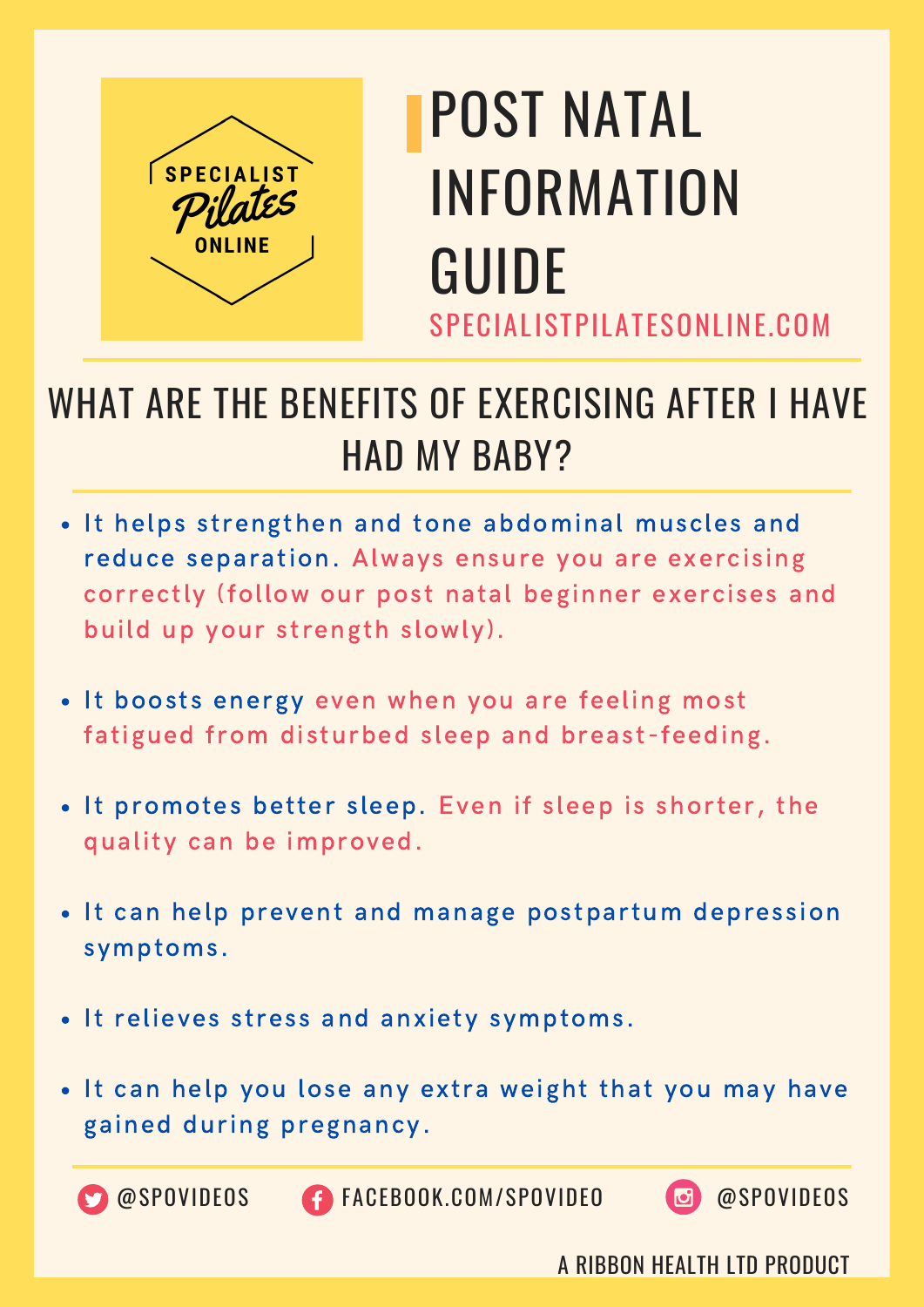

### SPECIALISTPILATESONLINE.COM POST NATAL INFORMATION GUIDE

#### WHEN CAN I START EXERCISING?

As Physiotherapists, we recommend that you start resuming gentle pelvic floor exercises as soon as you have had your baby if your labour was straightforward with no complications. If this was not the case, seek additional advice from a health professional before commencing.

Our Specialist Pilates Online postnatal videos will guide you step by step through the forthcoming days, weeks and months following birth to help you regain muscle control, strength, balance and good posture.

#### TOP TIPS FOR MAXIMUM COMFORT WHEN YOU EXERCISE AT HOME POST NATALLY

Wear loose fitting and comfortable clothing, especially if you have a C-section scar line.

Perform your exercises once you have breast fed so your baby is content and you feel more comfortable exercising on your side or on your back.

If you want to perform some gentle exercises whilst your baby is breast-feeding you could carry out exercises on your side, so you lay on your left side whilst your baby feeds on the left breast. Always ensure your baby is safe and not compromised if first if choosing to do this.

Ensure you have a supportive bra, particularly if you resume jogging/running.

Maintain hydration throughout, aiming to drink 8 glasses of water a day.



@SPOVIDEOS FACEBOOK.COM/SPOVIDEO @SPOVIDEOS

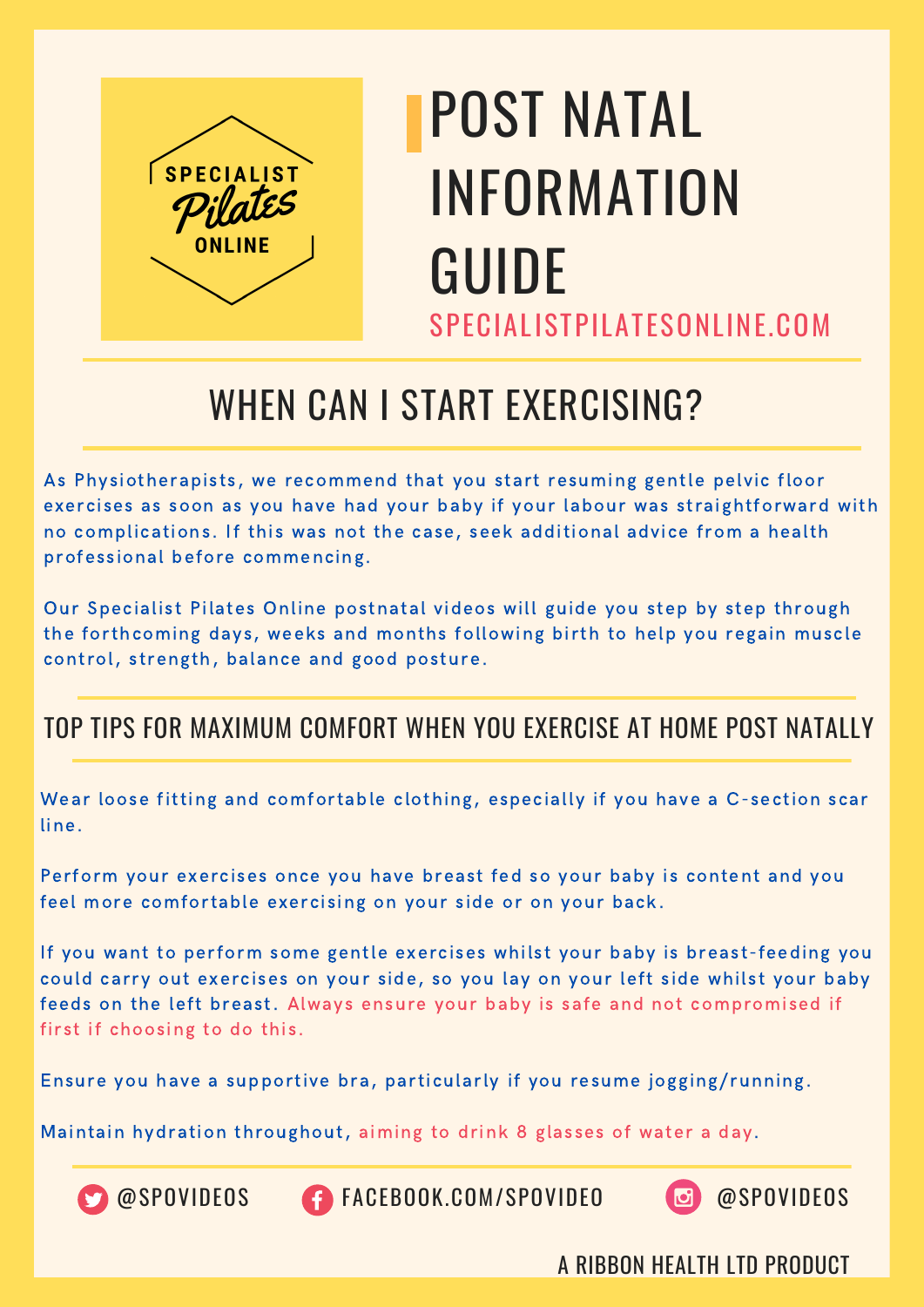

## SPECIALISTPILATESONLINE.COM POST NATAL INFORMATION GUIDE

#### WHAT ARE THE SIGNS THAT I AM NOT READY TO RETURN TO RUNNING OR SPORT?

If you ever leak urine (or faecal material) when working out

If you experience lower back or pelvic pain at rest, when trying to run or after any form other form of exercise that increases your heart rate. This can include house work.

If you feel unstable in the core or like you're 'falling-out at the front' when you perform any exercise.

If your body shakes or trembles during any move or hold.

If there is bulging, straining, protrusion or doming anywhere within your abdomen or pelvic floor when you work out.

As Physiotherapists we recommend that you return to running gradually over a course of 1 year from birth in a phased, gradual and tailored way. Our Specialist Pilates Online post-natal videos can help you with this.

#### HOW MUCH EXERCISE SHOULD I DO AFTER BIRTH?

Government guidelines recommend 150 minutes per week of moderate-intensity exercise. This can be broken down into 10-minute blocks that may fit better into your busy 'new mum' schedule or up to 30 minutes on 5 days of the week.Moderate intensity exercise enables an increase in heart rate but still allows you to hold a conversation, so exercise can include vigorous tasks such as brisk walking to the shops and housework such as hoovering too.





@SPOVIDEOS FACEBOOK.COM/SPOVIDEO @SPOVIDEOS

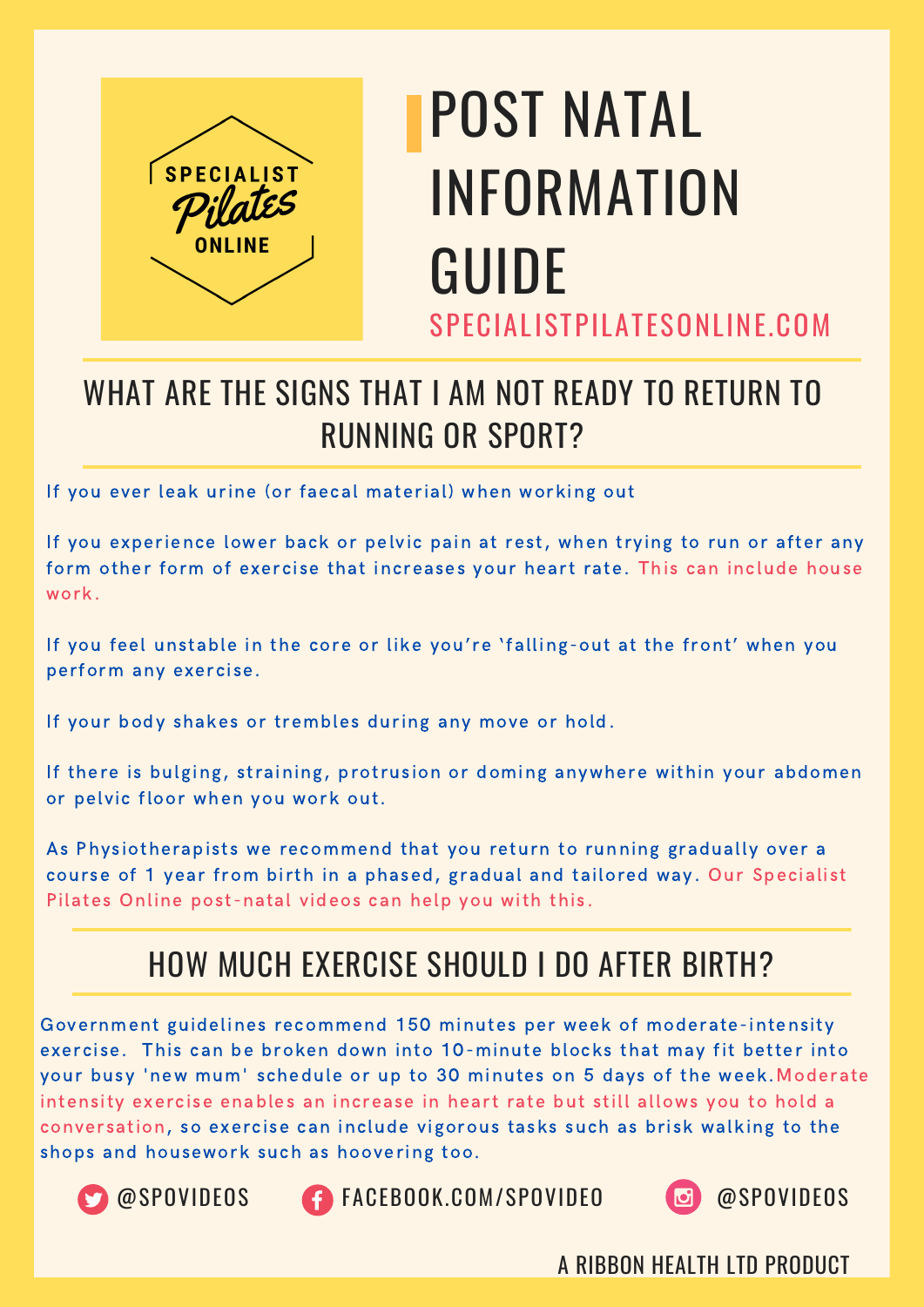

## SPECIALISTPILATESONLINE.COM POST NATAL INFORMATION GUIDE

#### DOES IT MATTER IF I HAD A C-SECTION OR VAGINAL BIRTH?

You can resume exercises soon after either of these methods of birth. Recommendations for C-sections include no heavy lifting or driving for 6 weeks until your postnatal check and this also applies to exercise. For both methods, however, you can resume gentle pelvic floor wakening exercise straight away.

See our Specialist Pilates Online pelvic floor beginner exercises to get you started.

#### WHEN CAN I START EXERCISING AFTER BIRTH?

A lot of guidance suggests waiting until your 6-week check-up. If you already have children, you will likely have to do some activity before structured exercise. The Specialist Pilates Online programme offers a short routine to gently waken the pelvic floor and abdominals soon after birth (some guides suggest no pelvic floor engagement until you have had your first urination following birth to avoid UTI) so that you can begin your progressive recovery.



@SPOVIDEOS FACEBOOK.COM/SPOVIDEO @SPOVIDEOS